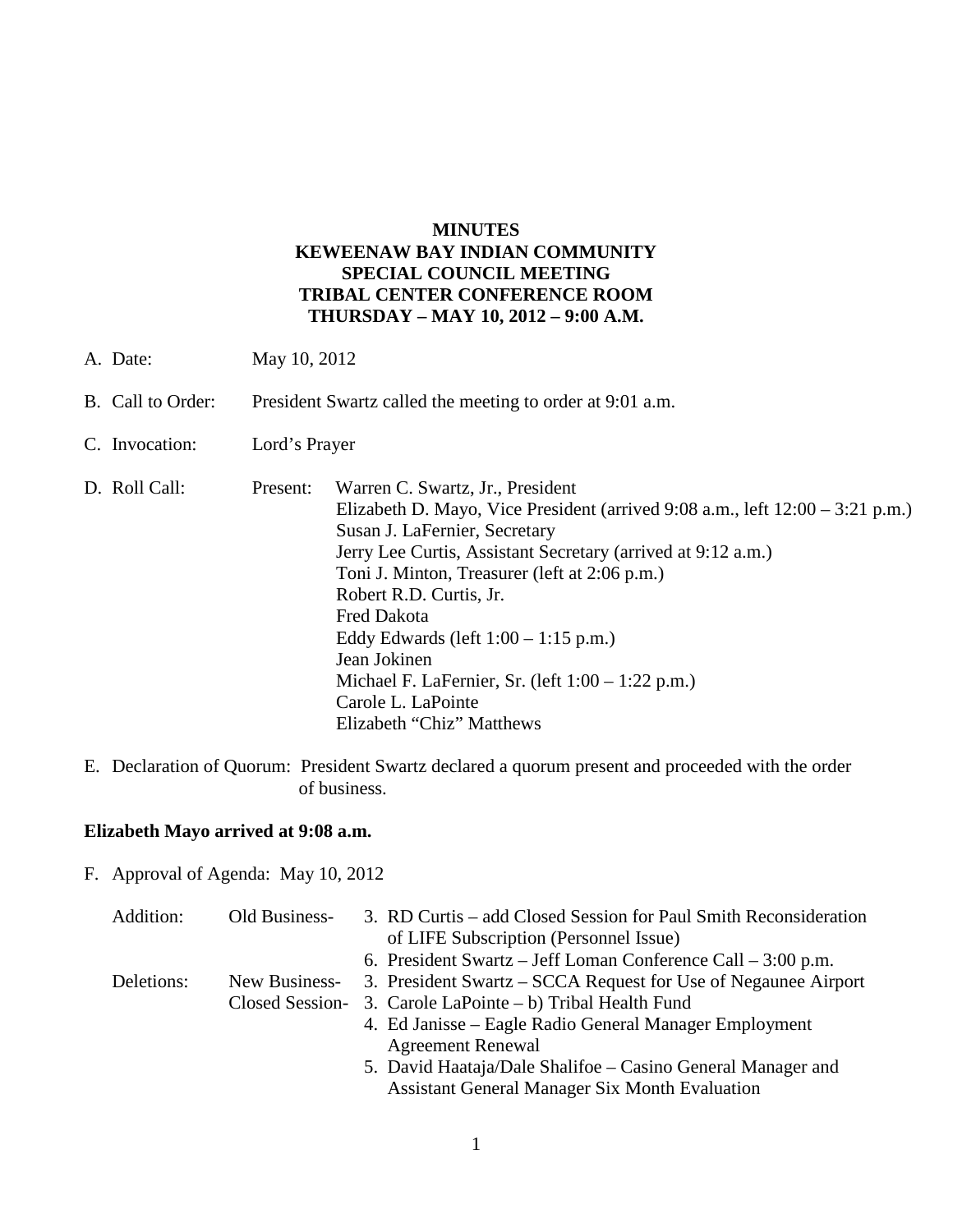Move: Old Business- 5. Larry Denomie III,  $CEO - b$ ) Drug Free Work Place Policy – 3. FYI for review and add to May 17, 2012 Agenda

**MOTION MADE BY ELIZABETH D. MAYO TO APPROVE THE AGENDA WITH THE CHANGES. SUPPORTED BY MICHAEL F. LAFERNIER, SR. TEN IN FAVOR (Elizabeth D. Mayo, Susan J. LaFernier, Toni J. Minton, Robert R.D. Curtis, Jr., Fred Dakota, Eddy Edwards, Jean Jokinen, Michael F. LaFernier, Sr., Carole L. LaPointe, Elizabeth "Chiz" Matthews), OPPOSED - 0, ABSTAINING - 0, ONE ABSENT (Jerry Lee Curtis), MOTION CARRIED.**

G. For Your Information:

- 1. Ojibwa Senior Center Environmental Health and Food Safety Survey Report April 20, 2012
- 2. Baraga Casino Financial Report March FY2012
- 3. Drug Free Work Place Policy for Review

## **Jerry Lee Curtis arrived at 9:12 a.m.**

H. Approval of Meeting Minutes:

1. July 21, 2011

**MOTION MADE BY ELIZABETH "CHIZ" MATTHEWS TO APPROVE THE JULY 21, 2011 MEETING MINUTES. SUPPORTED BY TONI J. MINTON. SEVEN IN FAVOR (Elizabeth D. Mayo, Susan J. LaFernier, Jerry Lee Curtis, Toni J. Minton, Fred Dakota, Michael F. LaFernier, Sr., Elizabeth "Chiz" Matthews), OPPOSED - 0, FOUR ABSTAINING (Robert R.D. Curtis, Jr., Eddy Edwards, Jean Jokinen, Carole L. LaPointe), ABSENT - 0, MOTION CARRIED.**

2. July 28, 2011

**MOTION MADE BY MICHAEL F. LAFERNIER, SR. TO APPROVE THE JULY 28, 2011 MEETING MINUTES. SUPPORTED BY TONI J. MINTON. EIGHT IN FAVOR (Elizabeth D. Mayo, Susan J. LaFernier, Jerry Lee Curtis, Toni J. Minton, Fred Dakota, Eddy Edwards, Michael F. LaFernier, Sr., Elizabeth "Chiz" Matthews), OPPOSED - 0, THREE ABSTAINING (Robert R.D. Curtis, Jr., Jean Jokinen, Carole L. LaPointe), ABSENT - 0, MOTION CARRIED.**

- I. Old Business:
	- 1. George Decota, Fire Prevention Technician/Fire Fighting Committee Director of Fire Management Position

Present: Doreen Blaker, Darian Decota, Becky Genschow, Mike Johnson, Robert Shawa, Dave Paquin, Jordanne Gauthier, Gavin Loonsfoot, Charlie Gauthier, Fred Gauthier, Leon Brunk, Tom Chosa, Sarah Maki

The Fire Fighting Committee addressed their concerns with the administration issues and structure of their program and stated their need is for a part-time Billing Clerk and the other duties are presently in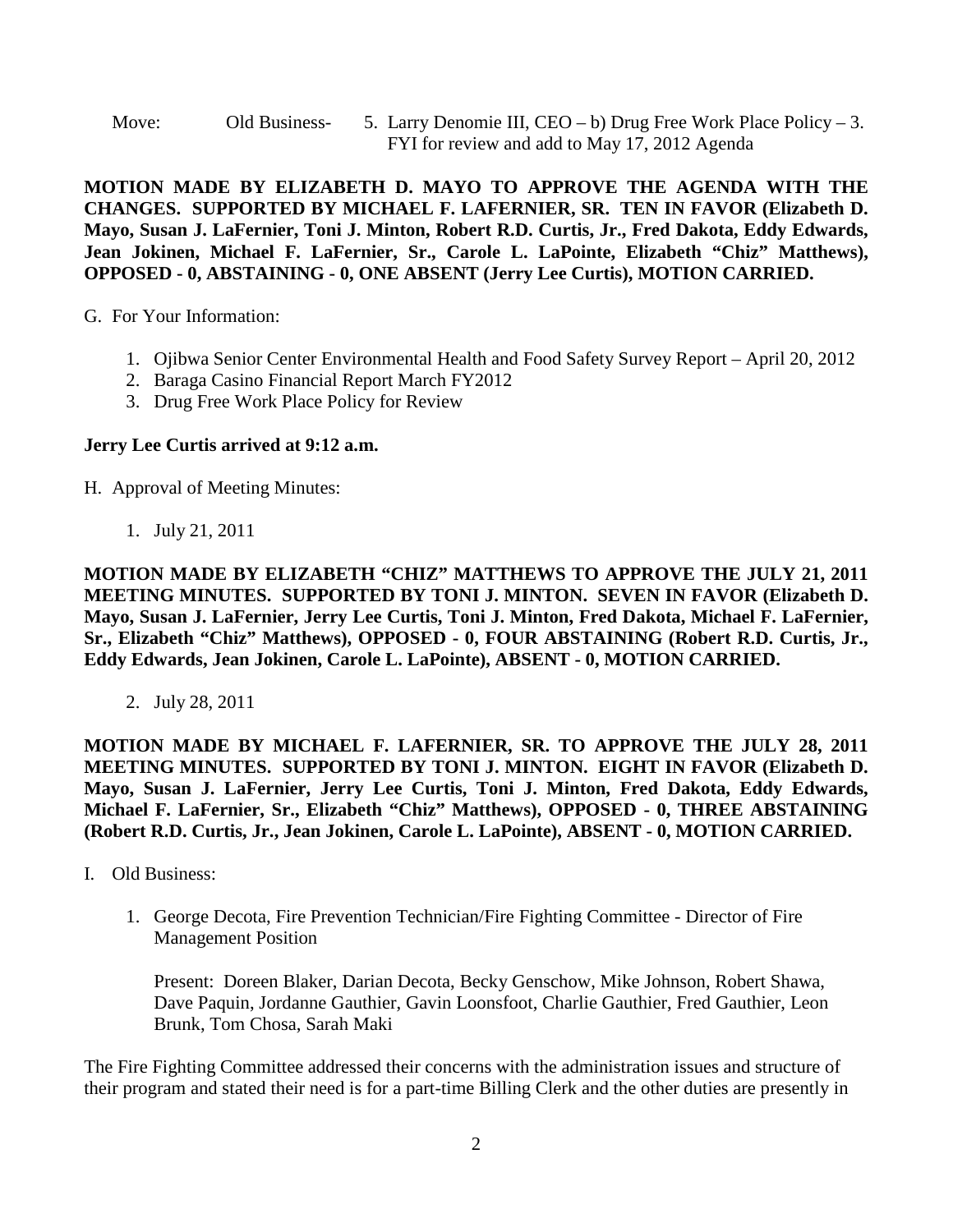George Decota's job description with the exception of a few which can be added. The Council discussed his position.

**MOTION MADE BY SUSAN J. LAFERNIER TO TABLE THE DIRECTOR OF FIRE MANAGEMENT POSITION AND HAVE THE FIRE FIGHTING COMMITTEE REVIEW THE JOB DESCRIPTION AND THE DUTIES OF THE FIRE PREVENTION TECHNICIAN AND PROVIDE TO COUNCIL THEIR RECOMMENDATIONS WITHIN THE NEXT TWO WEEKS. SUPPORTED BY TONI J. MINTON. NINE IN FAVOR (Susan J. LaFernier, Jerry Lee Curtis, Toni J. Minton, Robert R.D. Curtis, Jr., Fred Dakota, Jean Jokinen, Michael F. LaFernier, Sr., Carole L. LaPointe, Elizabeth "Chiz" Matthews), TWO OPPOSED (Elizabeth D. Mayo, Eddy Edwards), ABSTAINING - 0, ABSENT - 0, MOTION CARRIED.**

2. Paul Smith – Reconsideration of Life Subscription

Paul presented the Life Subscription Proposal at the April 14, 2012 Council meeting. He has included the Robert Voakes, Jr. LIFE Restoration Memorial Community Project which will help fund a scholarship in Robert's name. The project cost is \$2,025.00 a month for the subscriptions and 20% will go towards the scholarship. He also offered a one-time purchase of \$1,677.00 for a lending library.

MOTION MADE BY ELIZABETH D. MAYO TO DENY THE PROPOSAL.

Motion died for lack of support.

**MOTION MADE BY ROBERT R.D. CURTIS, JR. TO GO INTO CLOSED SESSION AT 10:33 A.M. SUPPORTED BY ELIZABETH "CHIZ" MATTHEWS. SIX IN FAVOR (Susan J. LaFernier, Jerry Lee Curtis, Toni J. Minton, Robert R.D. Curtis, Jr., Carole L. LaPointe, Elizabeth "Chiz" Matthews), THREE OPPOSED (Elizabeth D. Mayo, Fred Dakota, Jean Jokinen), ONE ABSTAINING (Eddy Edwards), ONE ABSENT (Michael F. LaFernier, Sr.), MOTION CARRIED.**

(Michael LaFernier, Sr. is out of the room)

**MOTION MADE BY ELIZABETH D. MAYO TO GO INTO OPEN SESSION AT 10:38 A.M. SUPPORTED BY ROBERT R.D. CURTIS, JR. ALL IN FAVOR (Elizabeth D. Mayo, Susan J. LaFernier, Jerry Lee Curtis, Toni J. Minton, Robert R.D. Curtis, Jr., Fred Dakota, Eddy Edwards, Jean Jokinen, Michael F. LaFernier, Sr., Carole L. LaPointe, Elizabeth "Chiz" Matthews), OPPOSED - 0, ABSTAINING - 0, ABSENT - 0, MOTION CARRIED.**

**MOTION MADE BY ELIZABETH D. MAYO TO DENY THE REQUEST FROM PAUL SMITH FOR THE LIFE SUBSCRIPTION PROPOSAL. SUPPORTED BY FRED DAKOTA. EIGHT IN FAVOR (Elizabeth D. Mayo, Jerry Lee Curtis, Toni J. Minton, Robert R.D. Curtis, Jr., Fred Dakota, Eddy Edwards, Jean Jokinen, Carole L. LaPointe), TWO OPPOSED (Susan J. LaFernier, Elizabeth "Chiz" Matthews), ONE ABSTAINING (Michael F. LaFernier, Sr.), ABSENT - 0, MOTION CARRIED.**

Jean Jokinen suggested Paul speak to other Directors to see if they have funds available for his project.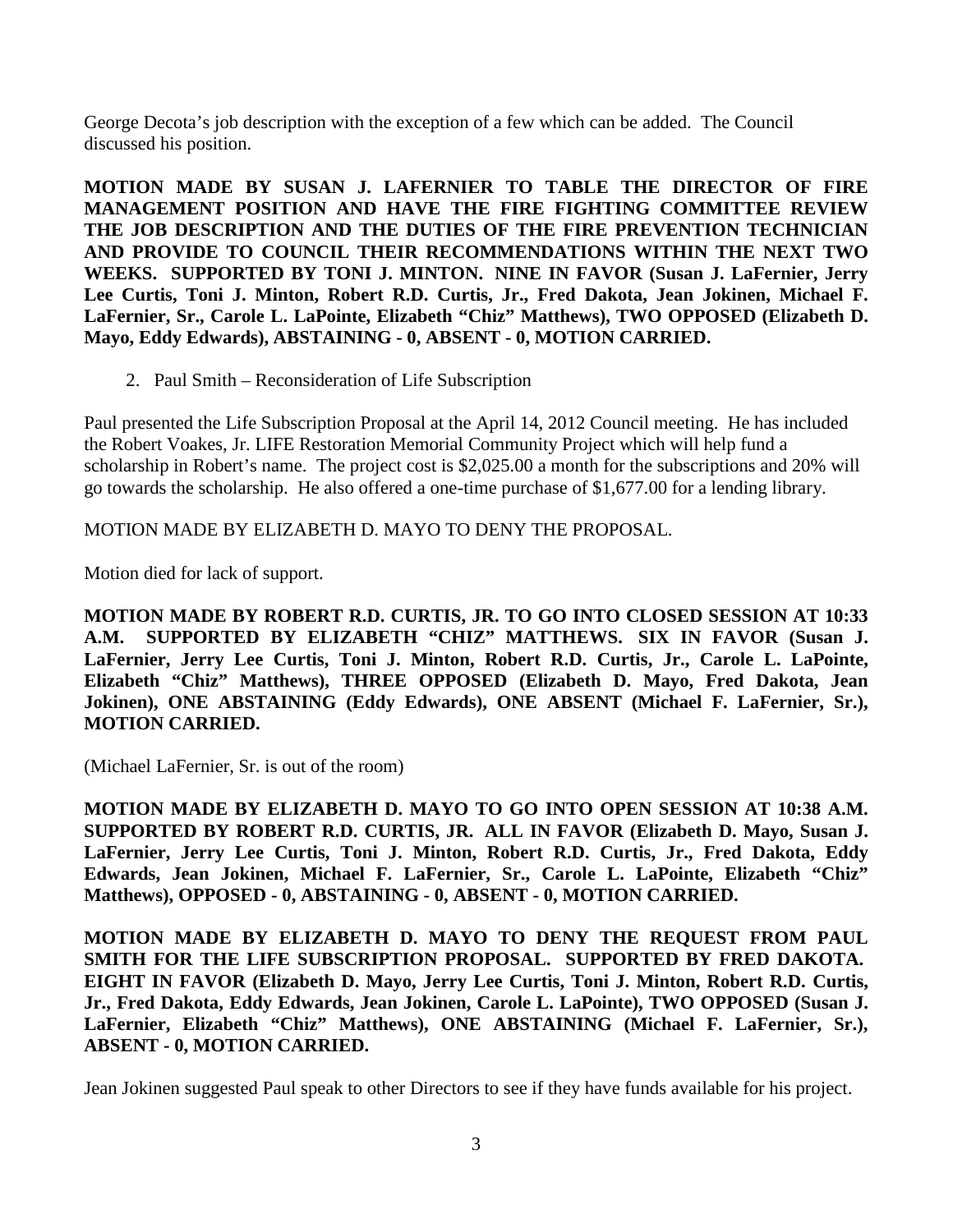- 3. Debbie Parrish, KBOCC President/Cheryne Clements, Youth Program and Facility Coordinator – Additional Classroom and Office Space Request
	- a) Use of Weed and Seed Office
	- b) Rooms (3) at Four Seasons
	- c) Use of Even Start Space

MOTION MADE BY EDDY EDWARDS TO ALLOW THE YOUTH GROUP USE OF THE WEED AND SEED OFFICE AND ALLOW KBOCC USE OF THREE ROOMS AT THE FOUR SEASONS HOTEL FOR OFFICE SPACE WHILE THEY BUILD THEIR ADDITION. SUPPORTED BY JEAN JOKINEN.

**ELIZABETH D. MAYO ADDED A FRIENDLY AMENDMENT TO ALLOW THE COLLEGE TO USE SPACE AT THE PRE-PRIMARY IF AVAILABLE. SEVEN IN FAVOR (Elizabeth D. Mayo, Susan J. LaFernier, Jerry Lee Curtis, Fred Dakota, Jean Jokinen, Michael F. LaFernier, Sr., Carole L. LaPointe), FOUR OPPOSED (Toni J. Minton, Robert R.D. Curtis, Jr., Eddy Edwards, Elizabeth "Chiz" Matthews), ABSTAINING - 0, ABSENT - 0, MOTION CARRIED.**

**MOTION MADE BY EDDY EDWARDS TO ALLOW THE YOUTH GROUP USE OF THE WEED AND SEED OFFICE AND ALLOW KBOCC USE OF THREE ROOMS AT THE FOUR SEASONS HOTEL FOR OFFICE SPACE WHILE THEY BUILD THEIR ADDITION. SUPPORTED BY JEAN JOKINEN. NINE IN FAVOR (Susan J. LaFernier, Jerry Lee Curtis, Toni J. Minton, Robert R.D. Curtis, Jr., Eddy Edwards, Jean Jokinen, Michael F. LaFernier, Sr., Carole L. LaPointe, Elizabeth "Chiz" Matthews), TWO OPPOSED (Elizabeth D. Mayo, Fred Dakota), ABSTAINING - 0, ABSENT - 0, MOTION CARRIED.**

[Closed Session]

1. Government Employee Appeal of Termination Case #007-12

**MOTION MADE BY MICHAEL F. LAFERNIER, SR. TO GO INTO CLOSED SESSION AT 11:01 A.M. SUPPORTED BY ELIZABETH "CHIZ" MATTHEWS. EIGHT IN FAVOR (Susan J. LaFernier, Jerry Lee Curtis, Toni J. Minton, Robert R.D. Curtis, Jr., Eddy Edwards, Michael F. LaFernier, Sr., Carole L. LaPointe, Elizabeth "Chiz" Matthews), THREE OPPOSED (Elizabeth D. Mayo, Fred Dakota, Jean Jokinen), ABSTAINING - 0, ABSENT - 0, MOTION CARRIED.**

**Break: 11:01 – 11:10 a.m.**

**Elizabeth Mayo left at 12:00 p.m.** 

**MOTION MADE BY ELIZABETH "CHIZ" MATTHEWS TO GO INTO OPEN SESSION AT 12:06 P.M. SUPPORTED BY MICHAEL F. LAFERNIER, SR. TEN IN FAVOR (Susan J. LaFernier, Jerry Lee Curtis, Toni J. Minton, Robert R.D. Curtis, Jr., Fred Dakota, Eddy Edwards, Jean Jokinen, Michael F. LaFernier, Sr., Carole L. LaPointe, Elizabeth "Chiz" Matthews), OPPOSED - 0, ABSTAINING - 0, ONE ABSENT (Elizabeth D. Mayo), MOTION CARRIED.**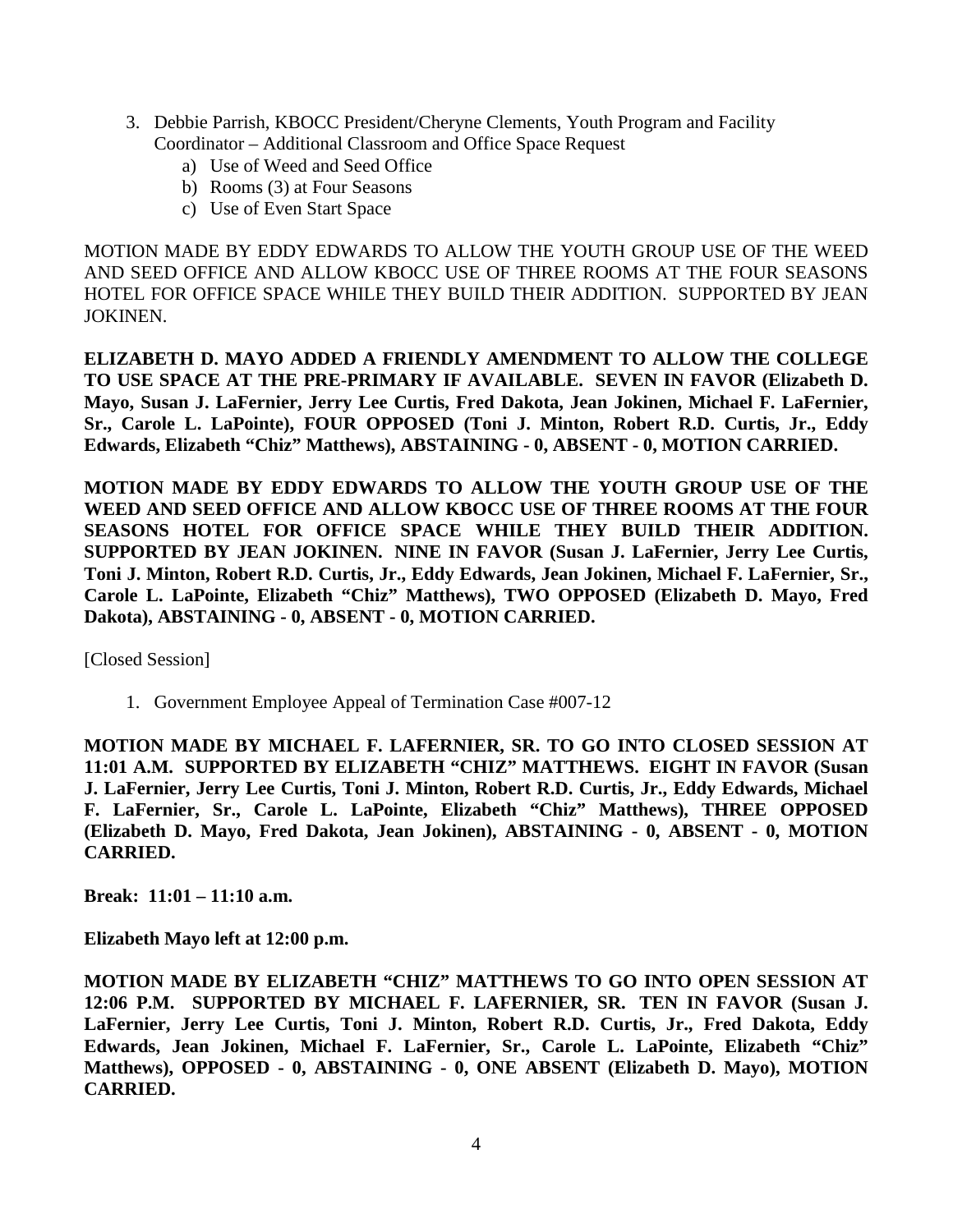Government Employee Appeal of Termination Case #007-12 -

**MOTION MADE BY JEAN JOKINEN TO OVERTURN THE TERMINATION IN CASE #007- 12 AND GIVE BACKPAY FROM THE DATE OF TERMINATION AND RETURN ANNUAL AND SICK LEAVE USED FOR EAP SESSIONS THAT WERE MANDATED. SUPPORTED BY ROBERT R.D. CURTIS, JR. SIX IN FAVOR (Jerry Lee Curtis, Robert R.D. Curtis, Jr., Eddy Edwards, Jean Jokinen, Michael F. LaFernier, Sr., Elizabeth "Chiz" Matthews), FOUR OPPOSED (Susan J. LaFernier, Toni J. Minton, Fred Dakota, Carole L. LaPointe), ABSTAINING - 0, ONE ABSENT (Elizabeth D. Mayo), MOTION CARRIED.**

## **Lunch: 12:09 – 1:00 p.m.**

- J. New Business:
	- 1. Tim Mulvaney of energy.3/Committee for Alternative and Renewable Energy (CARE) Energy Efficiency Reports and Recommendations to Save Money and Reduce Emissions Immediately

#### **Eddy Edwards returned from lunch at 1:15 p.m.**

#### **Michael LaFernier, Sr. returned from lunch at 1:22 p.m.**

Energy Efficiency Reports and Recommendations from CARE Committee -

**MOTION MADE BY SUSAN J. LAFERNIER TO ENDORSE THE RECOMMENDATIONS INCLUDED IN THE ENERGY EFFICIENCY STUDY COMPLETED IN MARCH OF 2012 AND IMMEDIATELY IMPLEMENT THE CHANGES THAT WILL SAVE MONEY AND REDUCE EMISSIONS; THIS INCLUDES IMPLEMENTING CHANGES IN DEPARTMENTS WHICH HAVE CURRENT BUDGET FUNDS AVAILABLE FOR FY2012 OR RECEIVE GRANT FUNDS THAT COULD COVER THE COSTS. SUPPORTED BY TONI J. MINTON. NINE IN FAVOR (Susan J. LaFernier, Jerry Lee Curtis, Toni J. Minton, Robert R.D. Curtis, Jr., Fred Dakota, Eddy Edwards, Jean Jokinen, Carole L. LaPointe, Elizabeth "Chiz" Matthews), OPPOSED - 0, ONE ABSTAINING (Michael F. LaFernier, Sr.), ONE ABSENT (Elizabeth D. Mayo), MOTION CARRIED.**

Carole LaPointe stated the recommendations fall in line with Resolution KB-1846-2011 regarding Environmental Purchases Plan for the Tribe.

2. Char Spruce, Environmental Specialist NRD – 2012 Spring Cleanup

The Council consensus is to approve the 2012 Spring Cleanup proposal. May 21-25 curbside, May 29- 30 drop off, and June 9 for household hazardous waste.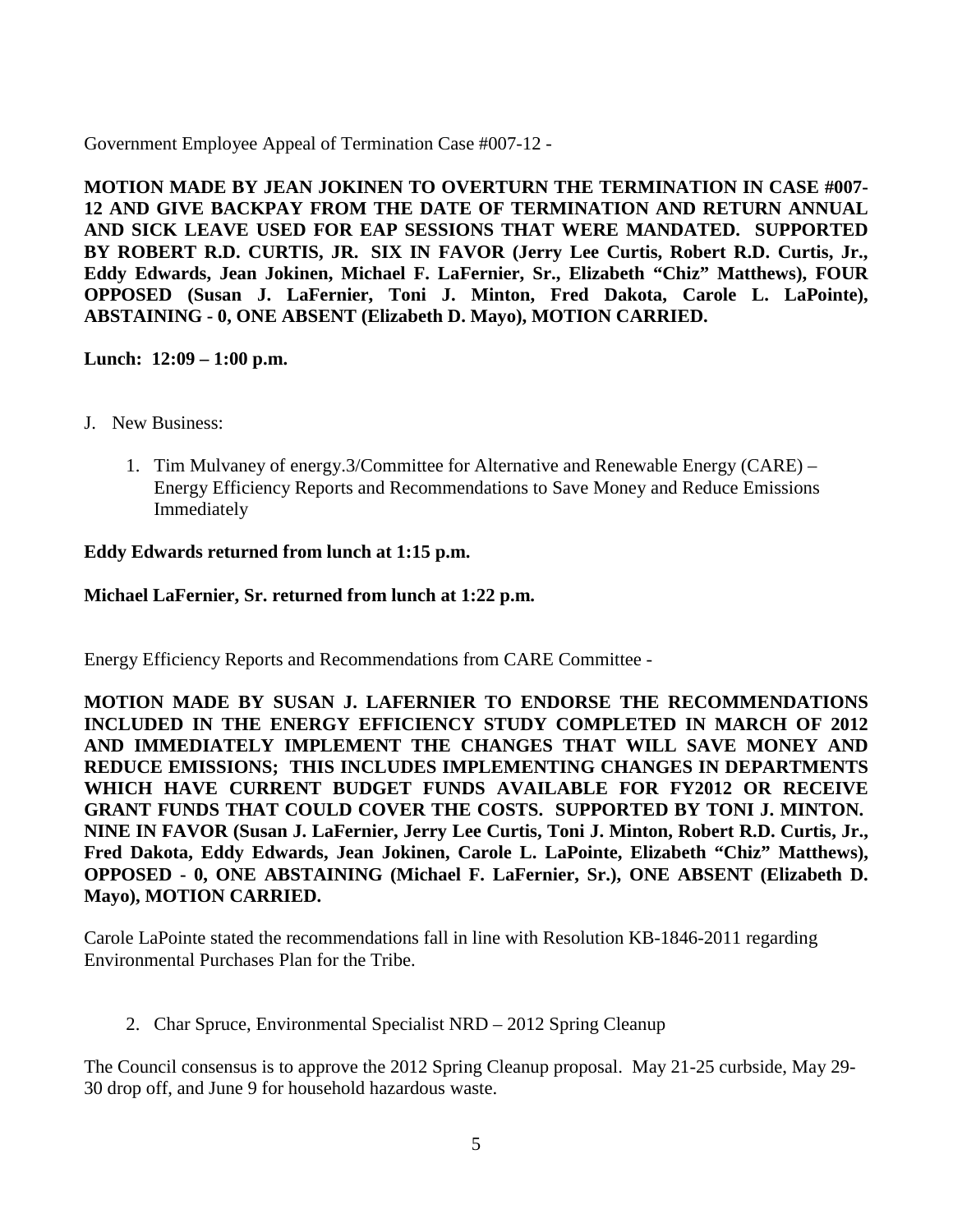#### [Old Business]

4. Charles Miller, SORNA Coordinator/Heather Chapman, Assistant Tribal Attorney – 3<sup>rd</sup> Reading of Proposed Amendment to the SORNA Ordinance 2012-03 Section 3.2025 of the Tribal Code – Temporary Lodging and Travel

**MOTION MADE BY SUSAN J. LAFERNIER TO ADOPT PROPOSED ORDINANCE 2012-03, 3.2025 TEMPORARY LODGING AND TRAVEL: AN ORDINANCE OF THE KEWEENAW BAY INDIAN COMMUNITY ADOPTED UNDER THE AUTHORITY OF THE CONSTITUTION AND BY-LAWS OF THE KEWEENAW BAY INDIAN COMMUNITY FOR THE PURPOSE OF AMENDING CHAPTER 3.20, SEX OFFENDER REGISTRATION CODE, OF THE TRIBAL CODE TO BRING IT INTO COMPLIANCE WITH 2012 FEDERAL STATUTES AND GUIDELINES, AND INCORPORATE IT INTO THE TRIBAL CODE, THEREBY REPEALING AND REPLACING THE EXISTING VERSION OF 3.2025 TEMPORARY LODGING WITH ORDINANCE 2012-03. ALSO, AS PART OF THIS MOTION THAT ORDINANCE 2012-03 BE CODIFIED AS 3.2025 OF THE TRIBAL CODE AND BE SUBMITTED TO THE SECRETARY OF THE BUREAU OF INDIAN AFFAIRS FOR APPROVAL IN ACCORDANCE WITH THE REQUIREMENTS OF ARTICLE VI. SECTION 1 (L) AND (N) OF THE CONSTITUTION. SUPPORTED BY TONI J. MINTON. TEN IN FAVOR (Susan J. LaFernier, Jerry Lee Curtis, Toni J. Minton, Robert R.D. Curtis, Jr., Fred Dakota, Eddy Edwards, Jean Jokinen, Michael F. LaFernier, Sr., Carole L. LaPointe, Elizabeth "Chiz" Matthews), OPPOSED - 0, ABSTAINING - 0, ONE ABSENT (Elizabeth D. Mayo), MOTION CARRIED.**

5. Larry Denomie III, CEO – Update on Transfer Station Project

The Tribe received notice that it was denied funding for this project. Larry announced the granting office actually reviewed the wrong application. Eddy stated they have admitted it was their mistake and they will re-score the application. If it scores over 91 they will fund the project from next year's funding.

[New Business]

- 5. Bruce LaPointe, Project Manager
	- a) Resolution KB-1889-2012 BIA Indian Reservation Roads Program Referenced Funding Agreement of \$349,974.00 - Direct Service Addendum (\$57,600.00) Total \$292,374.00

**MOTION MADE BY CAROLE L. LAPOINTE TO APPROVE RESOLUTION KB-1889-2012 BIA INDIAN RESERVATION ROADS PROGRAM, THE REFERENCED FUNDING AGREEMENT, AND THE DIRECT SERVICE ADDENDUM. SUPPORTED BY ROBERT R.D. CURTIS, JR. TEN IN FAVOR (Susan J. LaFernier, Jerry Lee Curtis, Toni J. Minton, Robert R.D. Curtis, Jr., Fred Dakota, Eddy Edwards, Jean Jokinen, Michael F. LaFernier, Sr., Carole L. LaPointe, Elizabeth "Chiz" Matthews), OPPOSED - 0, ABSTAINING - 0, ONE ABSENT (Elizabeth D. Mayo), MOTION CARRIED.**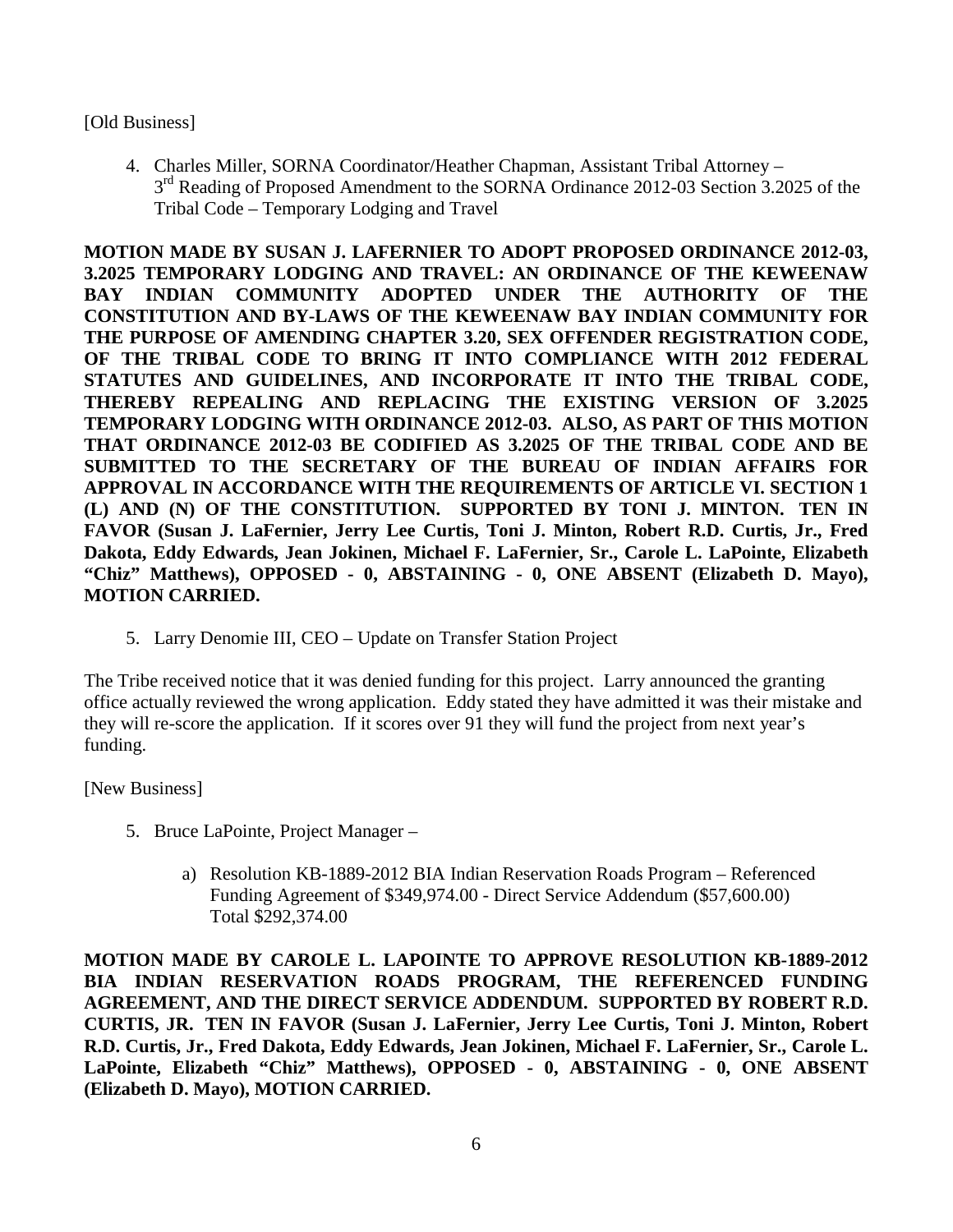b) 84" Aluminum Steel Round CMP 5x1 2-pieces and 14x8'7" Aluminum Pipe Arch Bids (3)

Department of Public Works – Culvert (2) Bid Approval – for (2) Fish Passage Projects

**MOTION MADE BY MICHAEL F. LAFERNIER, SR. TO APPROVE TWO CULVERTS, AN ALUMINUM STEEL ROUND CMP AND AN ALUMINUM PIPE ARCH, FROM U.P. CONCRETE AND PIPE IN THE AMOUNT OF \$37,200.40. SUPPORTED BY CAROLE L. LAPOINTE. TEN IN FAVOR (Susan J. LaFernier, Jerry Lee Curtis, Toni J. Minton, Robert R.D. Curtis, Jr., Fred Dakota, Eddy Edwards, Jean Jokinen, Michael F. LaFernier, Sr., Carole L. LaPointe, Elizabeth "Chiz" Matthews), OPPOSED - 0, ABSTAINING - 0, ONE ABSENT (Elizabeth D. Mayo), MOTION CARRIED.**

- 6. Larry Denomie III, CEO
	- a) Ojibwa Senior Citizen Center Security System Bids (3)

**MOTION MADE BY EDDY EDWARDS TO APPROVE MIDWEST SECURITY SYSTEMS, INC. IN THE AMOUNT OF \$4,245.00. SUPPORTED BY ROBERT R.D. CURTIS, JR. TEN IN FAVOR (Susan J. LaFernier, Jerry Lee Curtis, Toni J. Minton, Robert R.D. Curtis, Jr., Fred Dakota, Eddy Edwards, Jean Jokinen, Michael F. LaFernier, Sr., Carole L. LaPointe, Elizabeth "Chiz" Matthews), OPPOSED - 0, ABSTAINING - 0, ONE ABSENT (Elizabeth D. Mayo), MOTION CARRIED.**

- b) Weekly Update (see handout)
- K. Closed Session:
	- 2. Summer Youth Coordinator Applicant Interviews (5)
	- 3. Jeff Loman Conference Call
	- 4. Carole LaPointe, Health Administrator
		- a) Enterprise Systems Group Additional Funds Request from TMG Grant for VOiP System
		- b) Health Department Budget
		- c) Caremark Provider Agreement
	- 5. President Swartz Director of Fire Management Position Applicants [postponed until 5/24/12]

**MOTION MADE BY MICHAEL F. LAFERNIER, SR. TO GO INTO CLOSED SESSION AT 2:05 P.M. SUPPORTED BY TONI J. MINTON. EIGHT IN FAVOR (Susan J. LaFernier, Jerry Lee Curtis, Toni J. Minton, Robert R.D. Curtis, Jr., Eddy Edwards, Michael F. LaFernier, Sr., Carole L. LaPointe, Elizabeth "Chiz" Matthews), TWO OPPOSED (Fred Dakota, Jean Jokinen), ABSTAINING - 0, ONE ABSENT (Elizabeth D. Mayo), MOTION CARRIED.**

**Break: 2:06 – 2:15 p.m.**

**Toni Minton left at 2:06 p.m.**